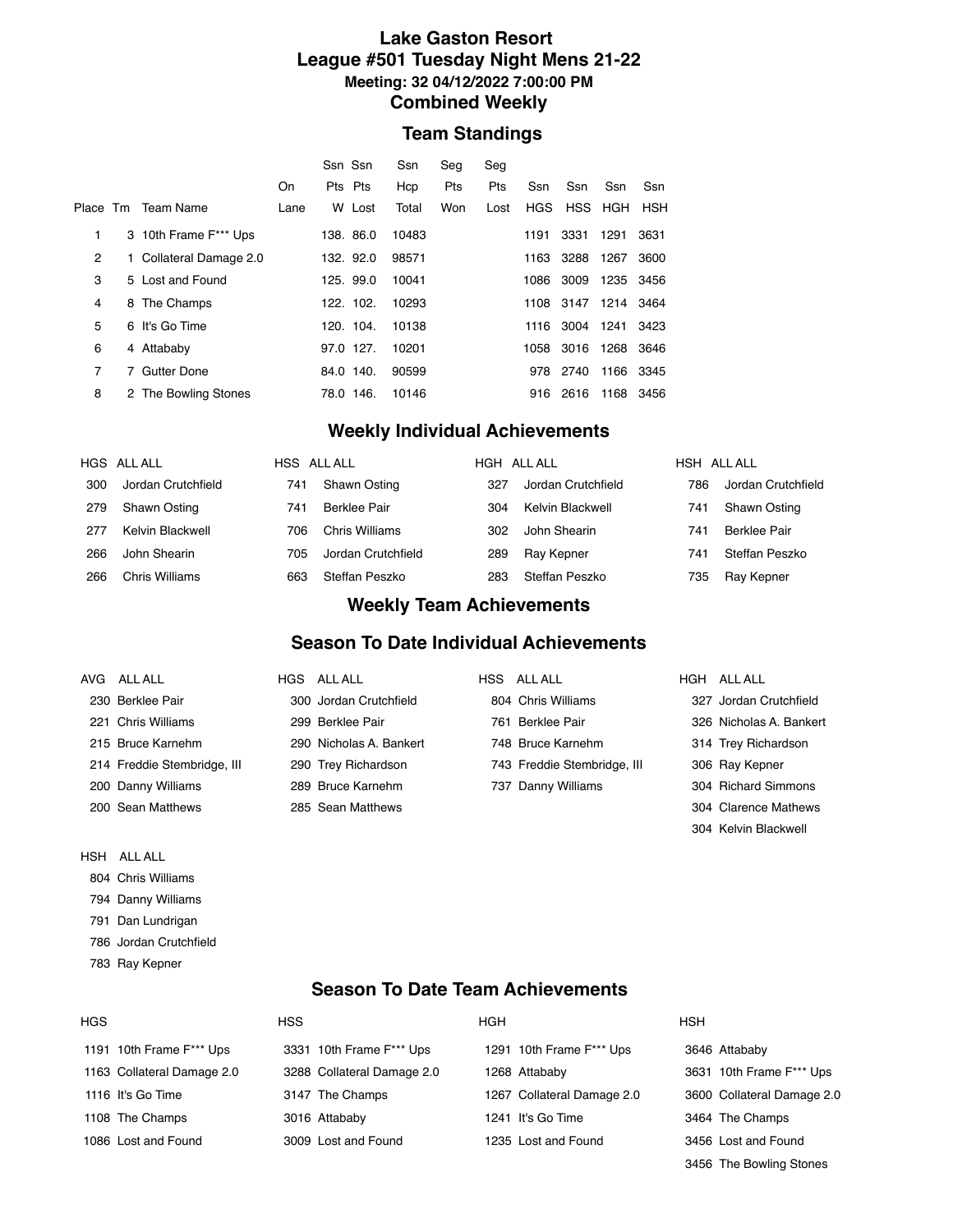# **Individual Averages**

|                         |                              |     | <b>Curr Scr Total Total</b> |       |     |     |                     |     | Ent |     |
|-------------------------|------------------------------|-----|-----------------------------|-------|-----|-----|---------------------|-----|-----|-----|
| <b>Bowler Name</b>      | ID                           | Avq |                             | Games |     |     | HGH HSH HGS HSS Avg |     |     | НСР |
| 1<br>Team               | <b>Collateral Damage 2.0</b> |     |                             |       |     |     |                     |     |     |     |
| Stan Wolfenbarger       | 1003                         | 188 | 17194                       | 91    | 275 | 754 | 246                 | 667 | 185 | 28  |
| Danny Williams          | 1014                         | 200 | 17047                       | 85    | 300 | 794 | 279                 | 737 | 219 | 18  |
| John Merrel             | 1004                         | 186 | 16212                       | 87    | 294 | 771 | 258                 | 663 | 180 | 30  |
| <b>Chris Williams</b>   | 1013                         | 221 | 17297                       | 78    | 283 | 804 | 279                 | 804 | 212 | 0   |
| Kelvin Blackwell        | 862                          | 189 | 17657                       | 93    | 304 | 772 | 277                 | 709 | 184 | 27  |
| George Bolleau          | 1030                         | 146 | 1754                        | 12    | 262 | 670 | 196                 | 462 | 184 | 66  |
| Lenny Wheeler           | 1007                         | 166 | 498                         | 3     | 219 | 576 | 193                 | 498 | 184 | 48  |
| <b>Marvin Harris</b>    | 861                          | 193 | 1159                        | 6     | 268 | 651 | 246                 | 585 | 184 | 24  |
| 2<br>Team               | <b>The Bowling Stones</b>    |     |                             |       |     |     |                     |     |     |     |
| <b>Bill Watson</b>      | 177                          | 149 | 12102                       | 81    | 255 | 750 | 187                 | 546 | 144 | 63  |
| Roger Mercer            | 977                          | 144 | 12531                       | 87    | 254 | 705 | 187                 | 501 | 145 | 68  |
| David Hoaglan           | 726                          | 148 | 12960                       | 87    | 262 | 685 | 200                 | 520 | 158 | 64  |
| Larry Woods             | 982                          | 177 | 13812                       | 78    | 286 | 711 | 249                 | 630 | 190 | 38  |
| <b>Randy Pearce</b>     | 1001                         | 171 | 15990                       | 93    | 277 | 724 | 235                 | 598 | 167 | 44  |
| <b>Butch Garnett</b>    | 516                          | 172 | 5683                        | 33    | 285 | 722 | 243                 | 593 | 172 | 43  |
| Steve Lankin            | 1031                         | 183 | 3848                        | 21    | 262 | 716 | 221                 | 593 | 172 | 33  |
| 3<br>Team               | 10th Frame F*** Ups          |     |                             |       |     |     |                     |     |     |     |
| Steffan Peszko          | 970                          | 193 | 17392                       | 90    | 292 | 759 | 267                 | 678 | 201 | 24  |
| <b>Hunter Matthews</b>  | 957                          | 195 | 18421                       | 94    | 294 | 773 | 267                 | 692 | 210 | 22  |
| Jordan Crutchfield      | 972                          | 191 | 18338                       | 96    | 327 | 786 | 300                 | 705 | 184 | 26  |
| Trey Richardson         | 979                          | 196 | 12936                       | 66    | 314 | 775 | 290                 | 703 | 176 | 21  |
| <b>Berklee Pair</b>     | 952                          | 230 | 22098                       | 96    | 299 | 774 | 299                 | 761 | 225 | 0   |
| <b>Tommy King</b>       | 311                          | 176 | 3716                        | 21    | 275 | 754 | 225                 | 588 | 148 | 39  |
| Devin Matthews          | 978                          | 150 | 1351                        | 9     | 305 | 698 | 233                 | 482 | 225 | 63  |
| Team<br>4               | Attababy                     |     |                             |       |     |     |                     |     |     |     |
| <b>Clarence Mathews</b> | 138                          | 156 | 13456                       | 86    | 304 | 723 | 246                 | 549 | 153 | 57  |
| David Mokry             | 1                            | 188 | 17533                       | 93    | 282 | 746 | 255                 | 665 | 183 | 28  |
| <b>Robert Smith</b>     | 776                          | 147 | 10904                       | 74    | 272 | 724 | 203                 | 525 | 154 | 65  |
| Sarge Stembridge        | 73                           | 179 | 16704                       | 93    | 272 | 764 | 235                 | 656 | 177 | 36  |
| Scott Kidd              | 479                          | 199 | 17130                       | 86    | 298 | 742 | 279                 | 681 | 190 | 18  |
| <b>Steve Harris</b>     | 1026                         | 129 | 3108                        | 24    | 275 | 697 | 191                 | 445 | 126 | 81  |
| Team<br>5               | <b>Lost and Found</b>        |     |                             |       |     |     |                     |     |     |     |
| Jason Shotwell          | 567                          | 187 | 15158                       | 81    | 283 | 744 | 256                 | 663 | 190 | 29  |
| Marcus Sr, Willis       | 895                          | 177 | 5871                        | 33    | 292 | 756 | 255                 | 645 | 178 | 38  |
| Adrian Adkins           | 916                          | 178 | 15496                       | 87    | 281 | 728 | 243                 | 602 | 182 | 37  |
| Ray Kepner              | 1025                         | 173 | 16151                       | 93    | 306 | 783 | 261                 | 630 | 156 | 42  |
| <b>Rick Kegley</b>      | 269                          | 177 | 13150                       | 74    | 273 | 703 | 236                 | 605 | 184 | 38  |
| Ken Gary                | 1023                         | 130 | 1563                        | 12    | 245 | 637 | 165                 | 427 | 142 | 81  |
| <b>Bill Fowler</b>      | 900                          | 166 | 2496                        | 15    | 261 | 734 | 200                 | 548 | 142 | 48  |
| Shawn Osting            | 702                          | 221 | 12647                       | 57    | 290 | 748 | 290                 | 745 | 142 | 0   |
| 6<br>Team               | It's Go Time                 |     |                             |       |     |     |                     |     |     |     |
| John Shearin            | 175                          | 180 | 16802                       | 93    | 302 | 733 | 266                 | 628 | 180 | 36  |
| Nicholas Bankert        | 679                          | 178 | 15735                       | 88    | 326 | 754 | 290                 | 646 | 181 | 37  |
| John Stefura,Jr         | 687                          | 197 | 15957                       | 81    | 281 | 727 | 259                 | 673 | 205 | 20  |
| Freddie Stembridge, III | 27                           | 214 | 20585                       | 96    | 287 | 776 | 279                 | 743 | 205 | 5   |
| <b>Richard Simmons</b>  | 695                          | 191 | 16825                       | 88    | 304 | 769 | 277                 | 688 | 208 | 26  |
| <b>Gary Bankert</b>     | 640                          | 164 | 2460                        | 15    | 262 | 685 | 211                 | 532 | 208 | 50  |
| Team<br>7               | <b>Gutter Done</b>           |     |                             |       |     |     |                     |     |     |     |
| Dan Lundrigan           | 1029                         | 198 | 18452                       | 93    | 299 | 791 | 279                 | 725 | 202 | 19  |